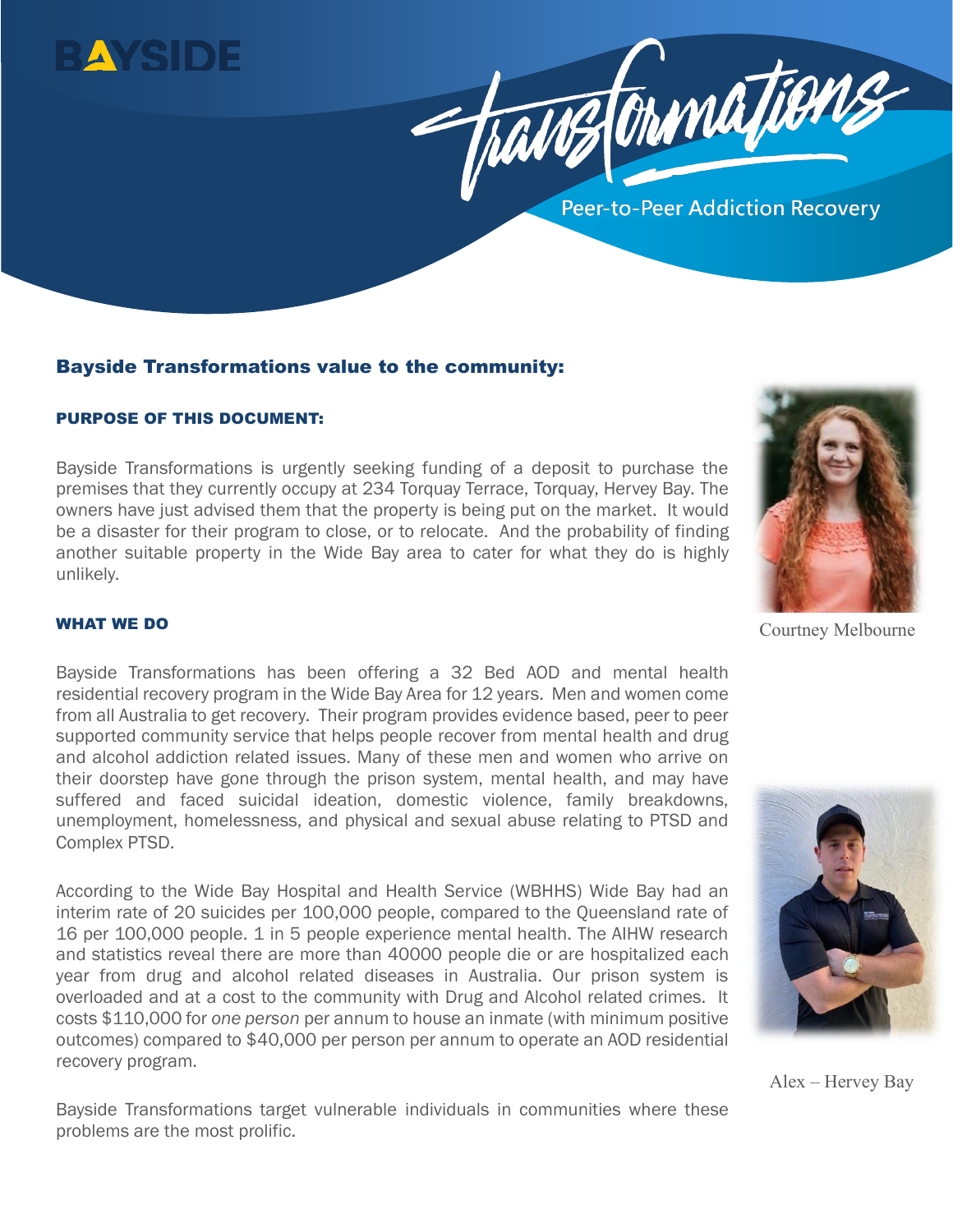Their service offers inhouse holistic care, alongside professional psychological therapy, case management, psychoeducation, including inhouse recovery course work, upskilling for job ready in certificate training programs such as hospitality, retail, community health services or in the latter stage of their program as an elective to enroll in a Trade, TAFE, or university. The organisation provides 'On the ground job training' in their own social enterprise Bayside Vegies or at their Op-shop. It is here they learn basic skills in work ethics, communication, and teamwork. Most of the participants receive on the job Certificate level training in Hospitality, Retail and Community Health through processing, packaging, and delivering well over 3500kg of vegetables to customers every week of the year. All profits and funds we raise are passed on to Bayside Transformations to help fund the rehabilitation facilities.

The outcome of their program has seen their clients sustain sobriety, and wellness, give back to the community, become employable, and be reunited with family. Some men and women have gone on either to work, university, TAFE, owning their own business, doing a trade, employed in the Community Social Sector or Transformations program have employed them.

Internal statistics reveal that 60-65% their clients go on to live a healthy, functional life in the community. This is proven through hundreds of positive tesimonies from clients..

## CONTEXT:

Bayside Transformations are signing a sale contract for 1.2 Million. They have received a pre-approval from their bank for a mortgage/commercial loan providing Bayside Transformations can contribute a deposit of around \$250,000. They have been saving funds for several years for the purpose of purchasing the premises, however, now find themselves in urgent need of approximately \$150,000 towards their deposit to enable their purchase offer to proceed.

They have spent over \$100000 customizing these premises to suit their programs, especially the commercial kitchen area where the Bayside Veggies production is conducted. Relocating would not only severely disrupt their program delivery but cause serious financial difficulties for them.

### NEXT STEPS: (URGENT)

They have appealed for the Federal and State Government, with little success so far. Now they are seeking public and private funding bodies to assist with funds to enable them to move forward with their offer to secure their premises and provide absolute future security for the delivery of their critically valuable program for the Wide Bay and beyond.

ALL DONATIONS ARE TAX DEDUCTIBLE Bayside Transformations BSB: 633 000 ACC: 142 415 736





Rob – Hervey Bay



Ciaran - Maryborough